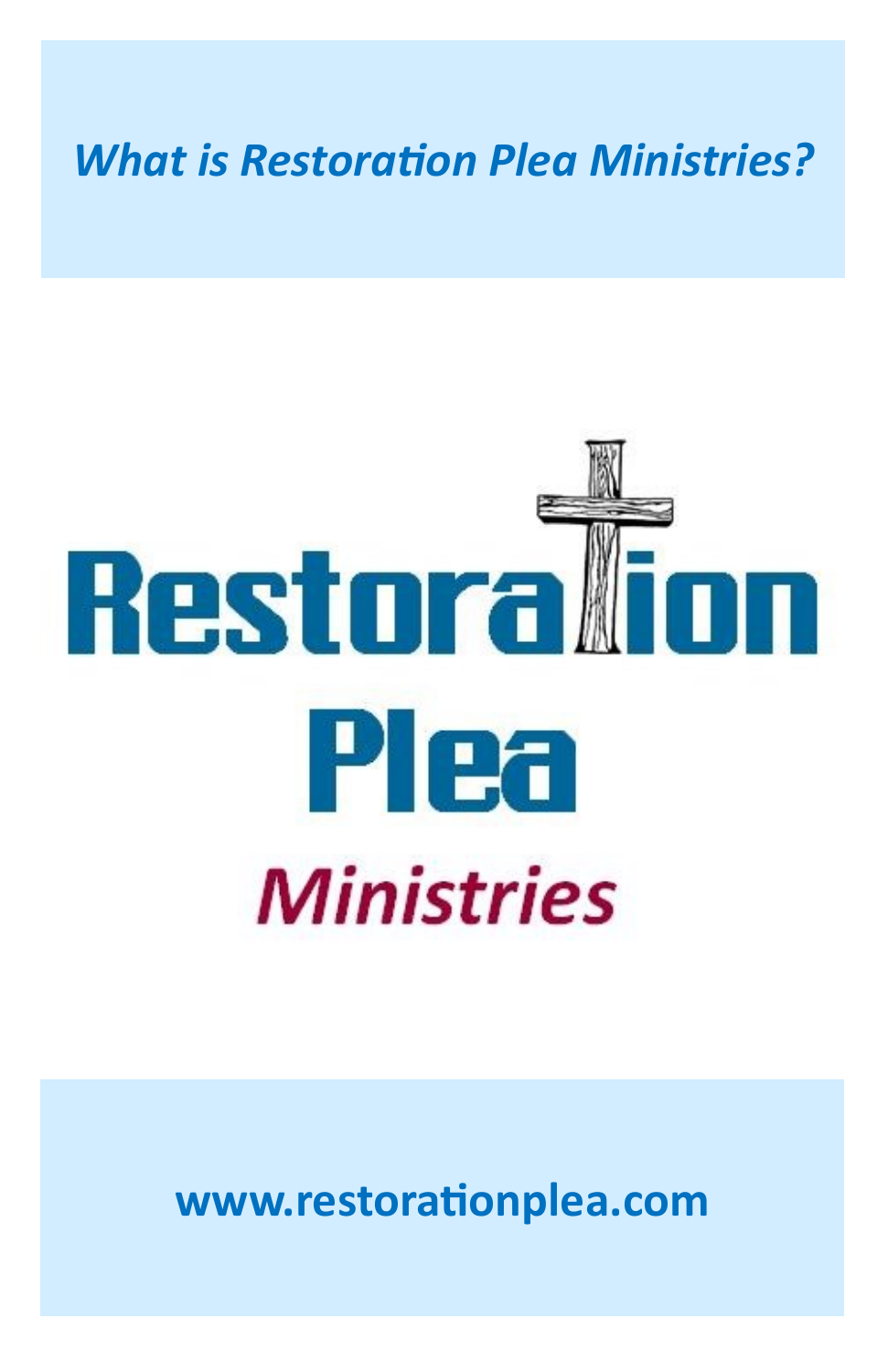#### *It is FAMILY CAMP*

Started in 2011 at the Hanging Rock Christian Assembly Then known as the **"Spring Family Camp"**

In 2017, moved to Prairie States Christian Camp and became known as the **"Restoration Plea Family Camp"**

**2022 marks the Eleventh Annual meeting of the camp!**

*(COVID canceled our 2020 meeting)*



#### *It is WEBSITES*

**www.restorationplea.com familycamp.restorationplea.com gospel.restorationplea.com kiswahli.restorationplea.com luganda.restorationplea.com missions.restorationplea.com southside.restorationplea.com preaching.restorationplea.com ray.restorationplea.com www.barnabasohio.com www.meltonfamilysingers.org www.lakeportcc.com**

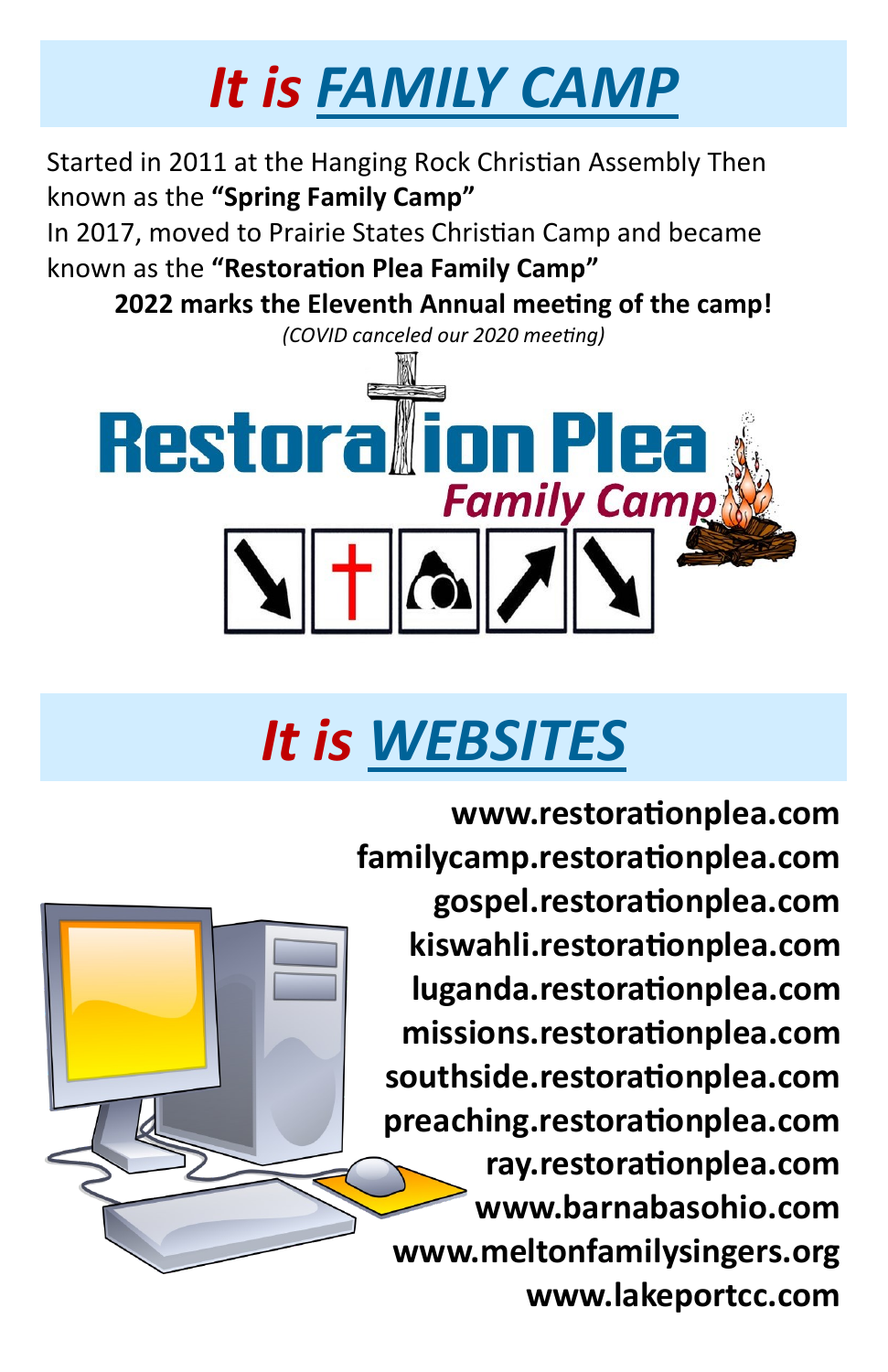# *It is TEACHING*



Besides the maintained websites, Restoration Plea Ministries hosts (or tags) over 900 sermon videos

#### **www.vimeo.com/klziegler**

*Teaching and preaching and promoting the Gospel and the plea to return to the New Testament pattern!*

# *It is MENTORING*

The church is in desperate need of doctrinally sound evangelists in the local church. Restoration Plea Ministries has helped in mentoring men who have the desire to preach the Word. Besides the yearly GAP preaching session at each Family Camp, Restoration Plea Ministries reaches out to men desiring to preach with encouragement and some of the tools to present the Gospel!

*The harvest is plentiful, but the workers are few. Therefore beseech the Lord of the harvest to send out workers into His harvest.*



### *It is all about the GOSPEL*